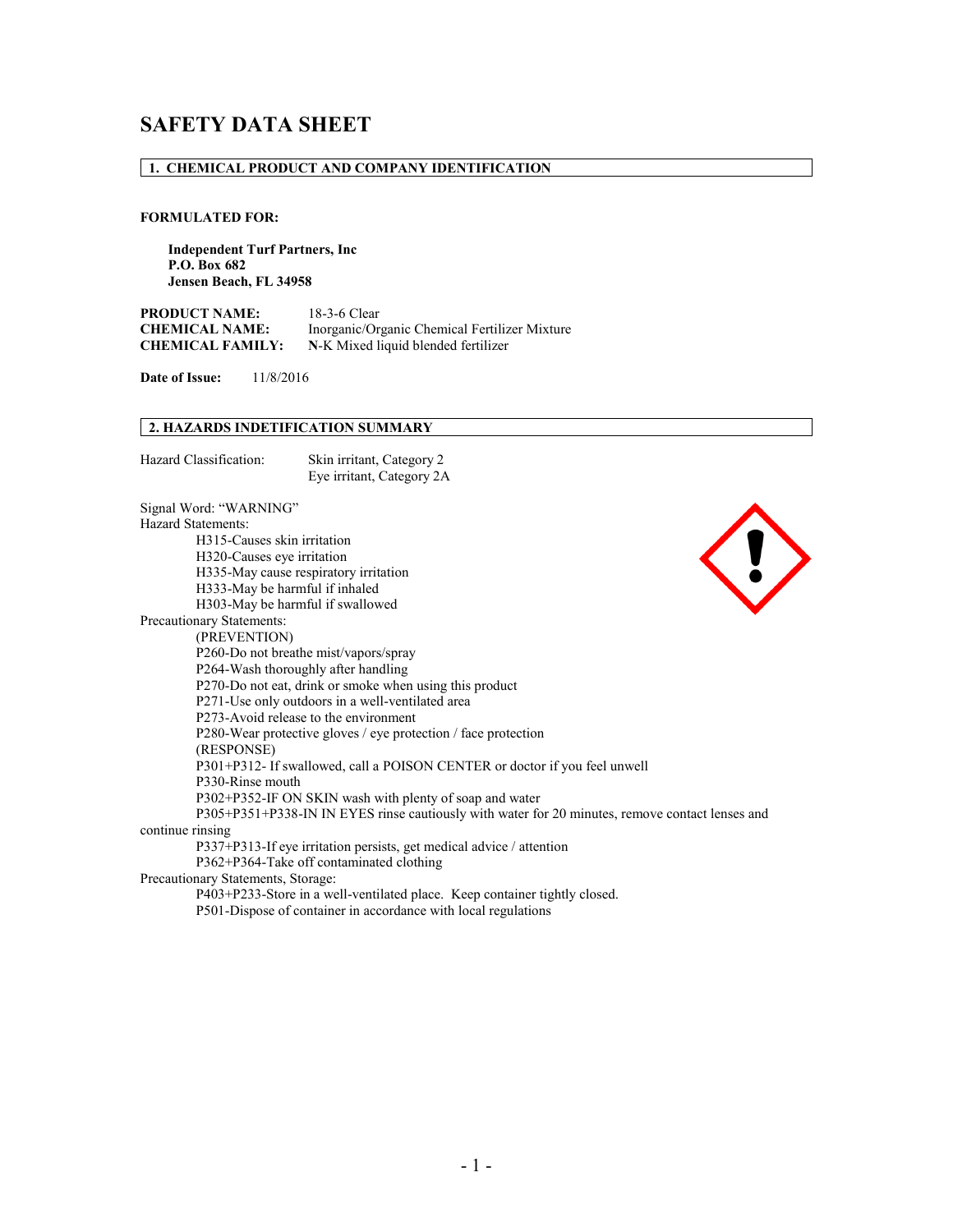# **3. COMPOSTITION, INFORMATION ON INGREDIENTS**

N-P-K (NITROGEN-PHOSPHORUS-POTASSIM) MIXED LIQUID BLENDED FERTILIZERS – No hazardous ingredient exceeds 1% of mixture.

| <b>Chemical Ingredients:</b> | CAS No.   |
|------------------------------|-----------|
| Urea                         | $57-13-6$ |
| Triazone                     | 7098-14-7 |
| Potassium Phosphate          | 7758-11-4 |
| Potassium Acetate            | 127-08-2  |

#### **4. FIRST AID MEASURES**

| If in eyes:   | Immediately rinse with water for 15 minutes                             |
|---------------|-------------------------------------------------------------------------|
| If on skin:   | Wash skin with soap and water                                           |
| If swallowed: | Rinse mouth with water and drink large a quantity of water if conscious |
| If inhaled:   | Remove product or move person to fresh air                              |

#### **5. FIRE FIGHTING MEASURES**

| <b>FLASH POINT (°F/Test Method):</b>                                     | Aqueous solution, will not burn                                                               |
|--------------------------------------------------------------------------|-----------------------------------------------------------------------------------------------|
| <b>FLAMMABLE LIMITS (LFL &amp; UFL):</b>                                 | Not applicable                                                                                |
| <b>EXTINGUISHING MEDIA:</b>                                              | Use foam, CO2, dry chemical, or water                                                         |
|                                                                          | HAZARDOUS COMBUSTION PRODUCTS: May include but are not limited to oxides of carbon, oxides of |
|                                                                          | nitrogen, ammonia, oxides of phosphorous                                                      |
| <b>SPECIAL FIRE FIGHTING PROCEDURES:</b> Remove container from fire area |                                                                                               |

**SPECIAL FIRE FIGHTING FIGURES:** Remove contai

#### **6. ACCIDENTAL RELEASE MEASURES**

# **STEPS TO BE TAKEN IF MATERIAL IS RELEASED OR SPILLED:**

Stop leak, contain spill and absorb with soil or natural absorbents. Sweep up waste and place in container for disposal. Wash down area. Uncontaminated spilled material may be reused.

**7. HANDLING AND STORAGE**

**HANDLING:** Avoid eye contact and prolonged skin contact. Respiratory protection is normally not required. Sealed containers may develop pressure, open with caution. Wash hands thoroughly after handling the product. **STORAGE:** Store in the original labeled container in a cool place away from direct sunlight. Keep separate from food and feed products and out of reach of children and animals. Avoid storage at temperatures of 110F or higher. Corrosive to steel, aluminum, brass. Use with stainless steel or PVC fittings. Product may stain unfinished wood, painted surfaces, or concrete.

## **8. EXPOSURE CONTROLS / PERSONAL PROTECTION**

**ENGINEERING CONTROLS:** Not normally required. **RESPIRATORY PROTECTION:** Not normally required. **PERSONAL PROTECTIVE EQUIPMENT:** Chemical goggles or shielded safety glasses and rubber or chemical resistant gloves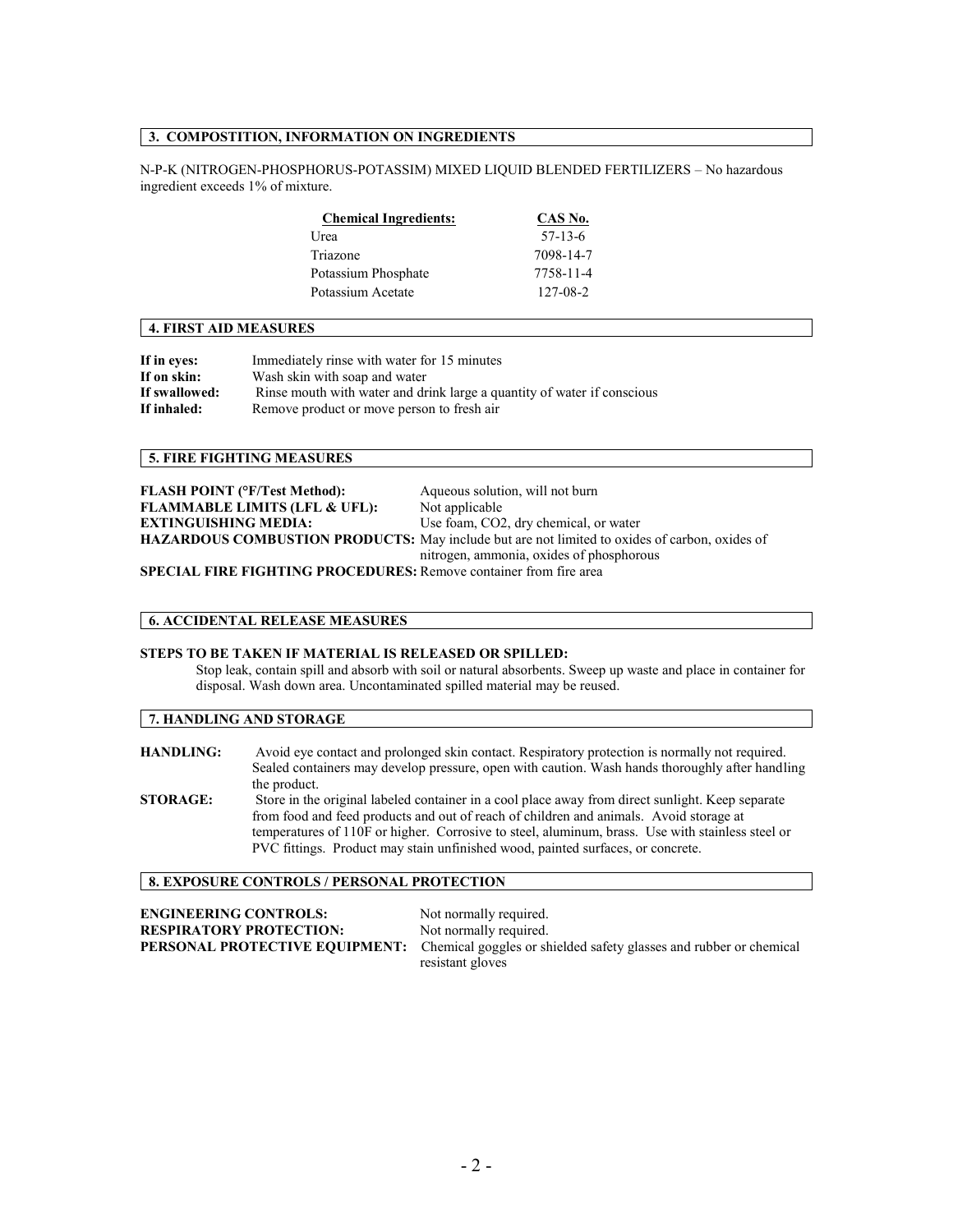# **9. PHYSICAL AND CHEMICAL PROPERTIES**

|                                                                                                        | <b>APPEARANCE AND ODOR:</b>               | Clear liquid with ammonia smell |                                                                                                             |
|--------------------------------------------------------------------------------------------------------|-------------------------------------------|---------------------------------|-------------------------------------------------------------------------------------------------------------|
| <b>SOLUBILITY:</b>                                                                                     |                                           | Soluble                         |                                                                                                             |
| pH:                                                                                                    |                                           | $9.5 - 10.0$                    | <b>BULK DENSITY:</b> 10.1 pounds / gallon                                                                   |
|                                                                                                        | <b>SPECIFIC GRAVITY (Water = 1):</b> 1.21 |                                 | <b>BOILING POINT:</b> Not established                                                                       |
|                                                                                                        | <b>VAPOR PRESSURE:</b>                    | Not established                 | <b>EVAPORATION RATE:</b> Not established                                                                    |
| Note:                                                                                                  |                                           |                                 | These physical data are typical values based on material tested but may vary from sample to sample. Typical |
| values should not be construed as a guaranteed analysis of any specific lot or as specification items. |                                           |                                 |                                                                                                             |

#### **10. STABILITY AND REACTIVITY**

**STABILITY:** Stable for at least 2 years under normal conditions.

**INCOMPATIBILITY:** urea triazone will precipitate out of solution under acidic conditions.

**HAZARDOUS DECOMPOSTITION PRODUCTS:** May decompose to release cyanuric acid, ammonia, HCN, NO

**HAZARDOUS POLYMERIZTION:** Will not occur.

### **11. TOXICOLOGICAL INFORMATION**

Acute Oral LD<sub>50</sub>(rat): not established **Acute Dermal LD50(rabbit):** not established **Eye Irritation (rabbit):** not established **Skin Irritation (rabbit):** not established **Inhalation LC<sub>50</sub>(rat):** not established **Skin Sensitization (guinea pig):** not established **Carcinogenic Potential:** None listed in OSHA, NTP, IARC, or ACGIH

### **12. ECOLOGICAL INFORMATION**

**Ecotoxicology**: Due to the non-toxic classification of this product no negative impact on wildlife is expected.

**Biodegradation:** Oxidation and microorganisms.

### **13. DISPOSAL CONSIDERATIONS**

| Waste disposal: | Contaminated absorbents and surplus product should be buried in accordance with any |
|-----------------|-------------------------------------------------------------------------------------|
|                 | local legislation.                                                                  |
|                 |                                                                                     |

**Container disposal:** Wash thoroughly with water and soap prior to reuse.

### **14. TRANSPORT INFORMATION**

**15. REGULATORY INFORMATION**

**DOT Shipping Description:** NOT REGULATED BY USDOT. **U.S. Surface Freight Classification:** FERTILIZING COMPOUNDS (MANUFACTURED FERTILIZERS), NOI; LIQUID (NMFC 68140, SUB 5, CLASS 50)

| <b>NFPA &amp; HMIS Hazard Ratings:</b>                                                                        | <b>NFPA</b><br>1 Health<br>0 Flammability<br>0 Instability | 0 Least<br>1 Slight<br>2 Moderate<br>3 High<br>4 Severe | <b>HMIS</b><br>1 Health<br>0 Flammability<br>0 Reactivity<br>H PPE |
|---------------------------------------------------------------------------------------------------------------|------------------------------------------------------------|---------------------------------------------------------|--------------------------------------------------------------------|
| <b>SARA Hazard Notification/Reporting</b><br><b>SARA Title III Hazard Category:</b>                           | Immediate<br>Y Fire<br>Delayed N                           | N<br>Reactive N                                         | Sudden Release of Pressure<br>$\mathbb N$                          |
| <b>Reportable Quantity (RQ) under U.S. CERCLA:</b> Not listed<br><b>CADA THE HILL Coation 212.</b> Meditional |                                                            |                                                         |                                                                    |

**SARA, Title III, Section 313:** Not listed **RCRA Waste Code:** Not listed